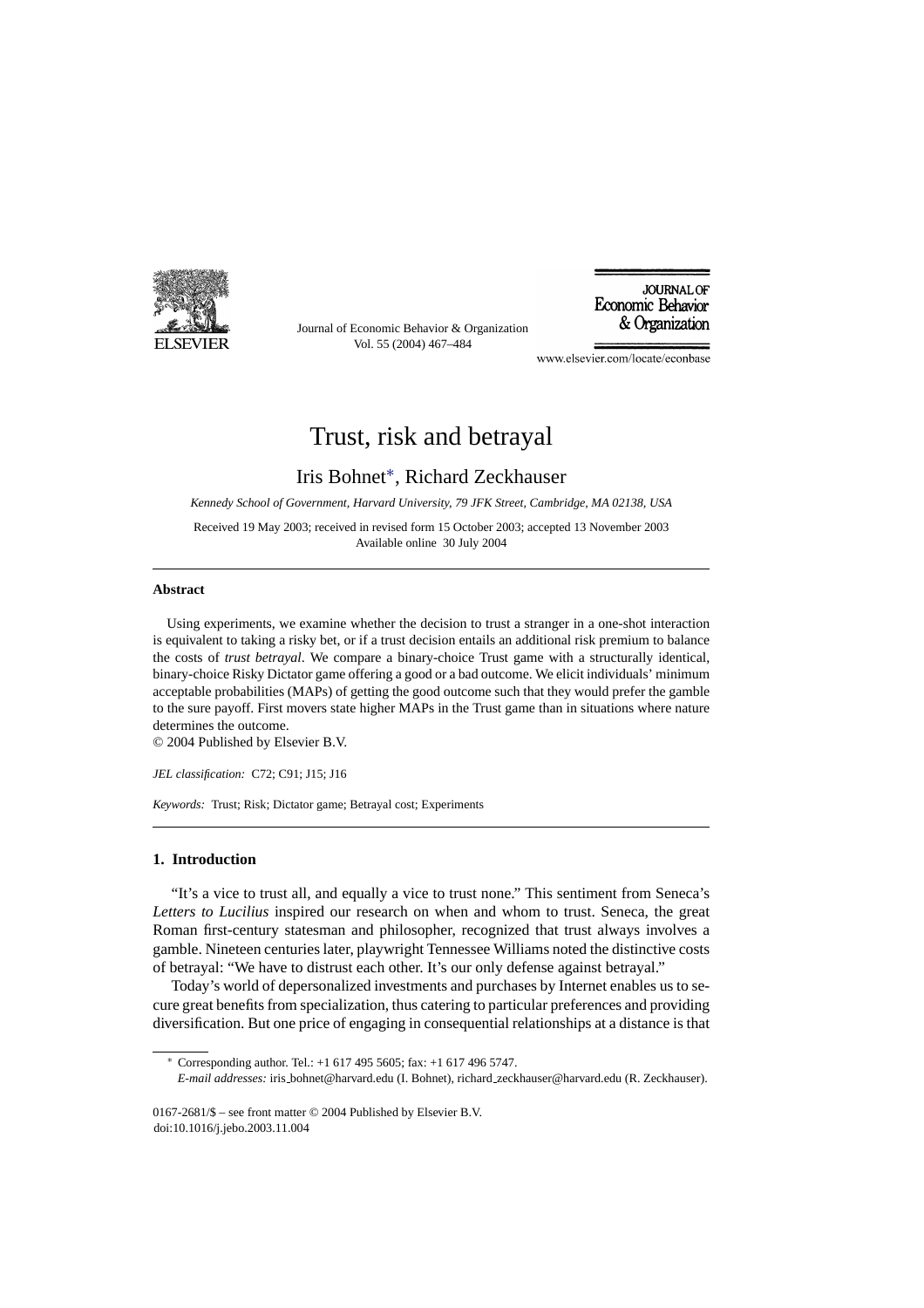

Fig. 1. Monetary payoffs in the Decision problem and the Trust game (first payoff to Decision Maker, second to Trustee).

one must choose to trust strangers. This paper analyzes experiments to determine whether the decision to trust a stranger in a one-shot interaction is equivalent to taking a risky bet, or if trust decisions entail an additional risk premium to balance the costs of *trust betrayal*.

To differentiate between risk preferences and possible betrayal costs as factors in decisions, we employ a novel design for trust experiments.<sup>1</sup> We compare a binary-choice Decision problem, where nature determines the outcome if people decide to trust, with a binary-choice Trust game offering the same setup and payoffs.

We consider a decision format where a first mover (the Decision Maker) has to choose between *S* (*sure*-*thing*) and *T* (*trust*). *S* results in a sure outcome *S* and *T* yields a risky outcome that can be either *G* (good) or *B* (bad) for the Decision Maker. The Decision Maker's preference ordering is  $G > S > B$ . We first consider the decision when the chance outcome after *T* involves a lottery. We then see what happens when the outcome after *T* is determined by a second mover (the Trustee) whose payoffs at *B*, *G*, and *S*, are respectively *C*, *H*, and *S*, with  $C > H > S$  (for mnemonic purposes *C* pairs with *B* and *H* with *G* see Fig. 1). This ordering implies that the Trustee would prefer that the Decision Maker pick *T*. However, if *T* were picked, since  $C > H$ , the Trustee would have the temptation to "betray" and select *B*, making the Decision Maker worse off than had he chosen *S*. <sup>2</sup> Presumably some individuals are trustworthy and pick *G*; others are not and choose *B*. Our central question is whether a Decision Maker merely makes a probabilistic assessment of trustworthiness and then acts as if he were choosing between a certainty and a lottery, or whether the need to trust introduces additional elements. That is, do the prospects for betrayal influence the Decision Maker's decision beyond mere probabilities?

A large body of work on trust, crossing many disciplines, assumes that the willingness to trust is closely associated with the willingness to take risk (for example, within economics see [Ben-Ner and Putterman, 2001; w](#page-16-0)ithin philosophy see [Luhmann, 1979; w](#page-16-0)ithin sociology, see [Cook and Cooper, 2003\)](#page-16-0).<sup>3</sup> Empirical evidence, however, is mixed. Results seem to

<span id="page-1-0"></span>

 $1$  For related designs focusing on behavior in the ultimatum game, see [Blount \(1995\),](#page-16-0) [Bolton et al. \(2000\), a](#page-16-0)nd [Pillutla and Murnighan \(1996\).](#page-16-0)

 $2$  For clarity, we treat the first mover as male and the second mover as female.

<sup>3</sup> See also the recent survey of trust experiments by [Camerer \(2003\).](#page-16-0) [Hardin \(2002\)](#page-16-0) critically discusses the approaches that equate trust with a gamble or a risky investment.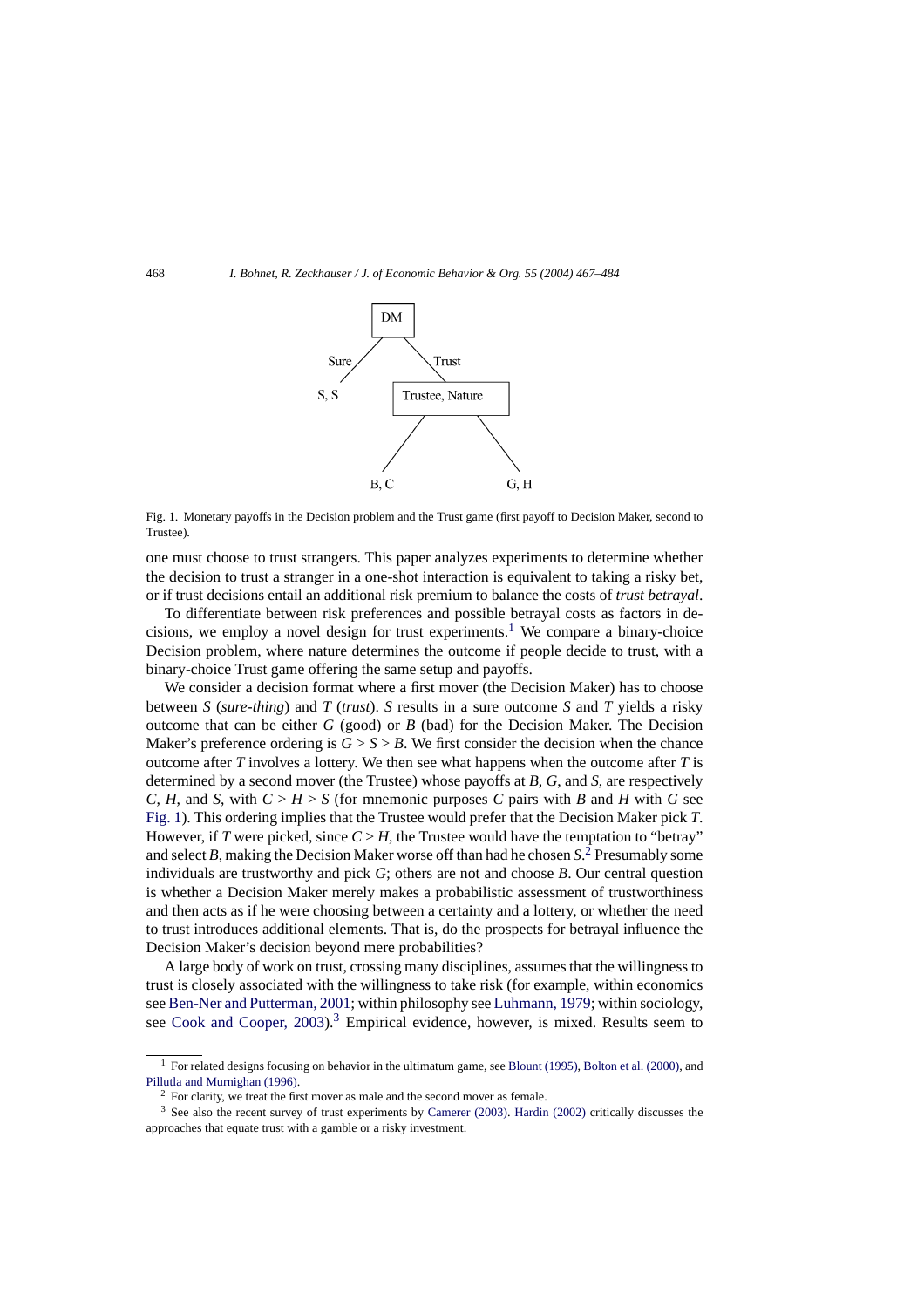depend on the measurement procedure used. [Eckel and Wilson \(this volume\)](#page-16-0) find that subjects' self-reported risk attitudes (or "sensation seeking" as measured by the Zuckerman Scale) influence the trust decision in a simplified version of the investment game [\(Berg et](#page-16-0) [al., 1995\),](#page-16-0) but subjects' revealed risk preferences for financial stakes do not. [Ashraf et al.](#page-15-0) [\(2003\)](#page-15-0) also do not find any relationship between risk preferences revealed in a risky-choice task and trust decisions in the investment game.

[Snijders and Keren \(1998\)](#page-17-0) measure risk directly in a Trust game similar to ours. They define risk as  $(S - B)/(G - B)$ , which gives the probability of earning G that makes a risk neutral person indifferent between trusting and not trusting. Varying the payoff structure, the authors find that the risk ratio strongly affects trust. In addition to risk, the willingness to trust is also influenced by "temptation,"  $(C - H)/(C - B)$ , a measure of the Trustee's incentive to betray trust.<sup>4</sup>

While an attractive design, the risk preferences measured by Snijders and Keren are influenced by the fact that risk is evaluated in the context of a Trust game. Risk taking may be influenced by the Decision Maker's expectations of trustworthiness (or expected "temptation"), and by the fact that it is not nature but another person who decides whether the Decision Maker will earn *B* or *G*. In contrast, the instruments used to measure risk preferences in the studies by [Ashraf et al. \(2003\)](#page-15-0) and Eckel and Wilson (this volume) seem to be quite removed from the Trust decision, involving choices between lotteries whose payoffs differ from the payoffs used in the Trust game. Most importantly, the typical choice task in a risky decision experiment does not involve a second person. Rather, the first mover's choice affects only his own payoffs and does not lead to potential payoff differences between him and a second person. We address these issues in our design.

We start with a standard risky-choice task, the *Decision problem*. For it, we elicit people's minimum acceptable probabilities (MAPs) of earning *G* for which they would prefer the gamble to the sure payoff *S*. We inform subjects that prior to the experiment we determined a probability, *P*∗, of receiving *G*. If their MAP is higher than *P*∗, they will earn *S*. However, they will play the gamble with probability *P*∗ if their MAP is lower than or equal to *P*∗. The higher one's MAP, the higher *P*∗ must be for the person to choose *T* over *S*. Thus, the less one likes one or both outcomes in *T*, the higher will be one's MAP. This mechanism is incentive compatible. A rational Decision Maker should be indifferent between *S* and the gamble with the reported MAP, since individuals cannot affect the probability they receive in the lottery.<sup>5</sup>

Our procedure is closely related to the Becker–DeGroot–Marshak elicitation procedure. The principal difference is that we do not generate  $P^*$  randomly from a uniform distribution. In the Trust game, *P*∗ depends on the distribution of Trustees' actions. Given our procedure, truth-telling is as good as anything else. It is strictly dominant—the accomplishment of the Becker–DeGroot–Marschak mechanism—if subjects subjectively assign positive

<sup>4</sup> They find that subjects with an organ donor card also trusted more, suggesting that trust is also related to other-regarding preferences (which is corroborated by the findings by [Ashraf et al. \(2003\)](#page-15-0) and [Cox \(2004\)\).](#page-16-0)

<sup>&</sup>lt;sup>5</sup> This is equivalent to asking a consumer her willingness-to-pay for a good, with the understanding that the good will be purchased at the market price if the market price turns out to be lower than the stated price. She has no reason to misrepresent. This is a theoretical argument. We cannot exclude the possibility that our elicitation procedure affects behavior differently than, for example, a standard choice task. [Boles and Messick \(1990\),](#page-16-0) for example, found that people sometimes regret the consequences that result when such minimal thresholds are implemented.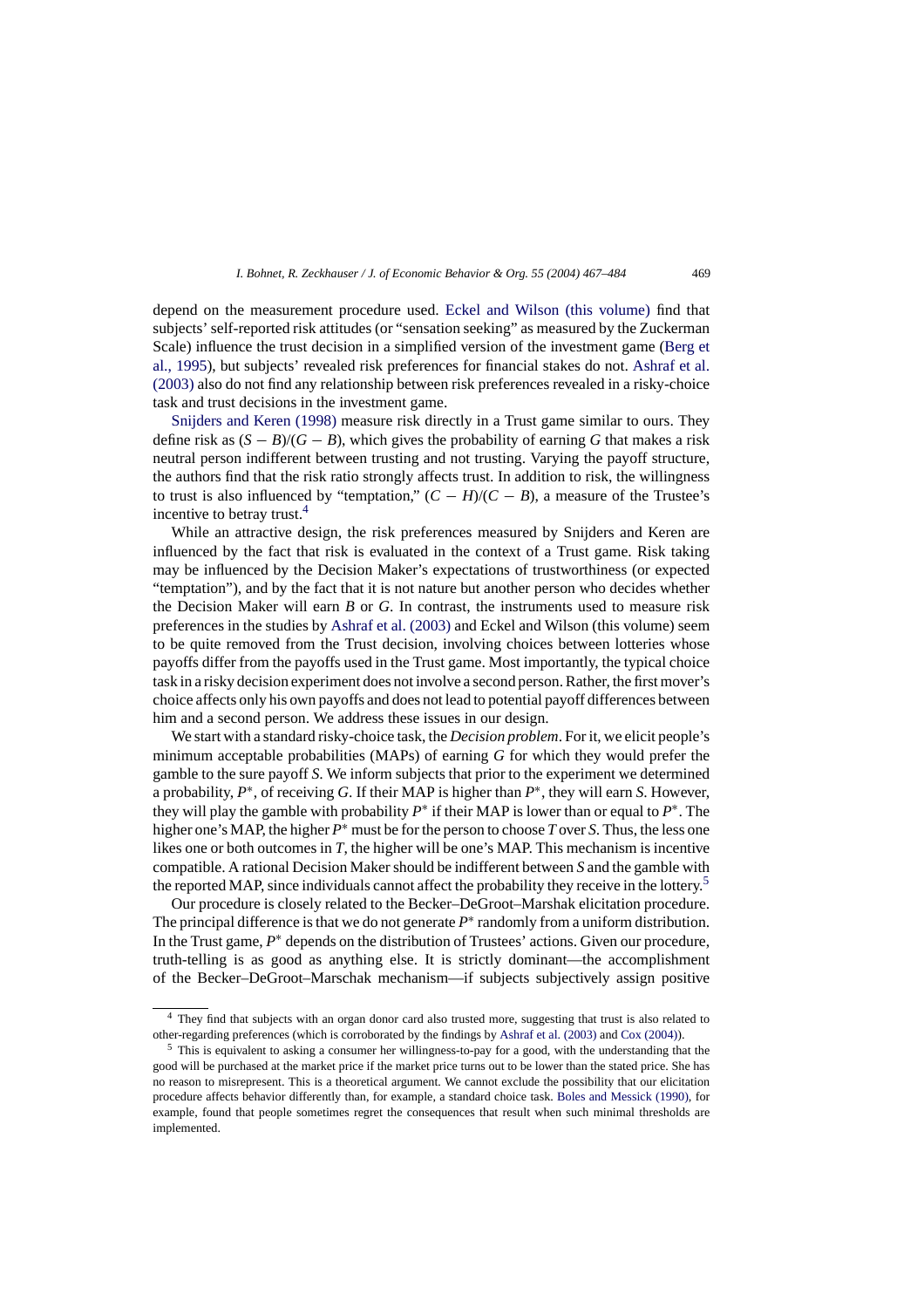probability to values of *P*∗ in the immediate neighborhood of their MAP. Potential differences in subjective probability distributions in the three decision situations do not matter as long as this condition is satisfied.

Our goal is to compare the Decision problem to the Trust game. However, the Trust game has an additional element beyond the Decision problem: payoffs go to two players, the Decision Maker and a second person. To reproduce this element apart from a trust situation, we developed a third treatment, the *Risky Dictator game*. In it, the Decision Maker's choice affects a Recipient's payoffs as well as his own. The Recipient is merely that; she makes no decision. As before, the Decision Maker can take a sure payoff, *S*, or take a chance between *G* and *B*. The probability of earning *G* is  $P^*$ . His choice, and the outcome of the gamble if taken, determines the Recipient's payoff. The Recipient receives *S* if the Decision Maker chooses *S*. If the Decision Maker chooses *T*, the Recipient gets *H* or *C*, where  $C > H > S$  (see [Fig. 1\).](#page-1-0)

The Trust game, which we compare to the Risky Dictator game, offers the same payoffs for the Decision Maker as both the Decision problem and the Risky Dictator game. It has the same payoffs for the Trustee as the Risky Dictator game has for the Recipient. The critical difference for the Trust game is that if  $T$  is chosen, another player, the Trustee, not nature, determines the outcome. The Trustee prefers the outcome at *B* to the one at *G*, whereas the Decision Maker prefers *G*. The probability of earning *G* is *P*∗, which is determined by the fraction of Trustees who reward trust. To determine the value of *P*∗ experimentally, we ran the Trust game first and then employed the identical *P*∗ in the Decision problem and the Risky Dictator game.

If Decision Makers care only about their own payoffs and the probabilities of securing them, the MAPs in all three games should be the same. However, concerns about payoffs to others could create a wedge between the MAPs in the Decision problem and the Risky Dictator game. Recent theoretical models and much empirical evidence suggest that the Decision Maker may be motivated by altruism ([Andreoni and Miller, 2002\)](#page-15-0), efficiency gains to the dyad [\(Charness and Rabin, 2002\)](#page-16-0), or concerns about disparities in payoffs [\(Fehr and Schmidt, 1999,](#page-16-0) [Bolton and Ockenfels, 2000\).](#page-16-0) [Fehr and Schmidt \(2001\)](#page-16-0) survey the evidence. For the numerical payoffs we employed, altruism and efficiency preferences increase the attractiveness of the gamble in the Risky Dictator game compared to the Decision problem, leading to lower MAPs in the former than in the latter. By contrast, inequality aversion makes the gamble less attractive, inducing higher MAPs in the Risky Dictator game than in the Decision problem. The net influence of the two effects is unclear and would presumably depend on the size of the payoffs.

Our main interest is in the differences in decisions taken in the Trust game and in the two other games. Our principal hypothesis is that it is fundamentally different to trust another person than to rely on a random device that offers the same outcomes: people are averse to being betrayed.<sup>6</sup> Betrayal aversion is in line with recent theoretical models and empirical

<sup>6</sup> Although people may dislike being betrayed for individualistic reasons, their feelings could be reinforced through their understanding of the special significance of trust in society, as one of the referees noted. In a recent issue of *Science*, [Nowak and Sigmund \(2000\)](#page-16-0) called trust and reciprocity the "basis of all human systems of morality", and [Bok \(1978, p. 31\)](#page-16-0) argued that "whatever matters to human beings, trust is the atmosphere in which it thrives."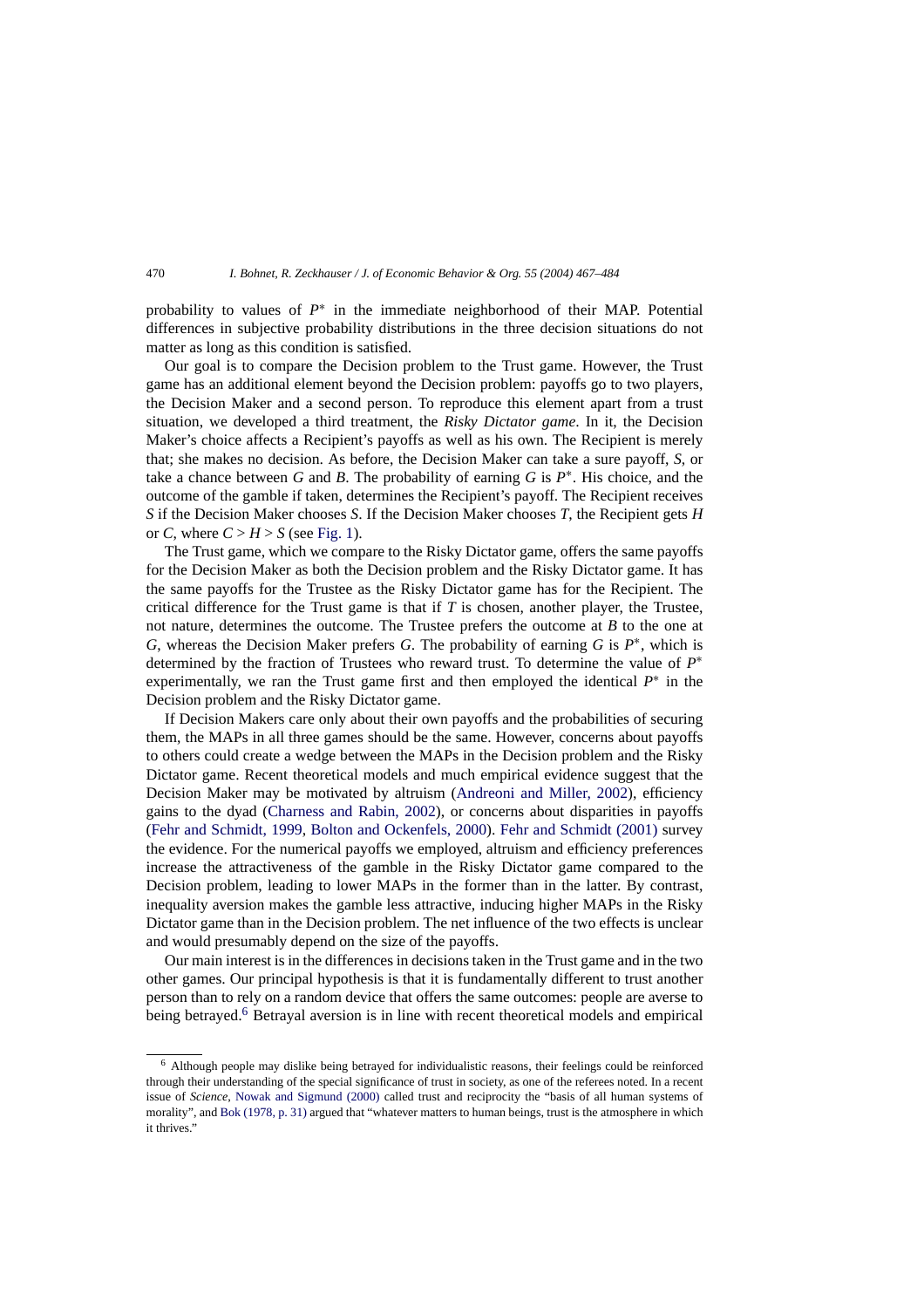<span id="page-4-0"></span>evidence that people care about how outcomes came to be or others' intentions ([Rabin,](#page-17-0) [1993,](#page-17-0) [Charness and Rabin, 2002\).](#page-16-0) Thus, we conjecture that we will see higher MAPs in the Trust game than in the Risky Dictator game. We also hypothesize that such differences in MAPs apply to all demographic sub-groups. Even though some groups may be more risk averse or less likely to trust than others, we expect betrayal aversion to be a universal phenomenon. This paper tests main effects and controls for differences between various demographic sub-groups.

Our paper is organized as follows: Section 2 presents the central hypothesis, and [Section 3](#page-5-0) the details of the experimental design. [Section 4](#page-7-0) reports the results, and [Section 5](#page-12-0) concludes.

#### **2. Central hypothesis**

Our central hypothesis is that individuals incur an additional, non-monetary loss when their trust is betrayed by their Trustee. This loss will make them more reluctant to take a chance on another individual being trustworthy, as opposed to taking a chance on a random device. We measure this effect by comparing MAPs across games.

Consider an individual with von Neumann–Morgenstern preferences choosing between *S* and *T* for the Decision problem described in the Introduction. He attaches utilities to the three outcomes, denoted as  $U_S$ ,  $U_G$  and  $U_B$ . His MAP will satisfy the equation

$$
U_S = \text{MAP}(U_G) + (1 - \text{MAP})U_B. \tag{1}
$$

Solving for MAP, we have

$$
MAP = \frac{U_S - U_B}{U_G - U_B}.\tag{2}
$$

Note that this formulation is general and can allow for a payoff to another player. Thus, it applies to the Risky Dictator (RD) and Trust games (Trust), not merely the Decision problem (DP).

Our principal conjecture is that when a Decision Maker gets the bad outcome in the Trust game (when his trust is betrayed), he incurs an additional negative element. We call this a *betrayal cost*. This implies that

$$
U_{B(\text{Trust})} < U_{B(\text{RD})},\tag{3}
$$

even when the monetary payoffs are the same in the two games.<sup>7</sup>

What happens to MAP as  $U_B$  falls? A falling  $U_B$  makes the gamble less attractive, implying that MAP will have to be raised if the Decision Maker is to remain indifferent between *S* and *T*. <sup>8</sup> Hence, our theory predicts that individuals will have a greater MAP for

<sup>&</sup>lt;sup>7</sup> We assume that  $U_S$  and  $U_G$  are the same in the two games. We will further discuss different assumptions for  $U_S$  below.  $U_G$ (Trust) >  $U_G$ (RD) if people derive an additional benefit from having trust rewarded (an "honor reward") that exceeds the utility from a good outcome produced by chance. If honor rewards matter, betrayal costs have to be larger to lead to our prediction:  $MAP_{Trust} > MAP_{RD}$ . We observe net outcomes in our experiments only. They could be due to betrayal costs or to a combination of betrayal costs and honor rewards.

<sup>&</sup>lt;sup>8</sup> The derivative of MAP with respect to  $U_B$  is negative as  $U_S < U_G$ : dMAP/d $U_B = (U_S - U_G)/(U_G - U_B)^2$ . This implies that a falling  $U_B$  increases the MAP.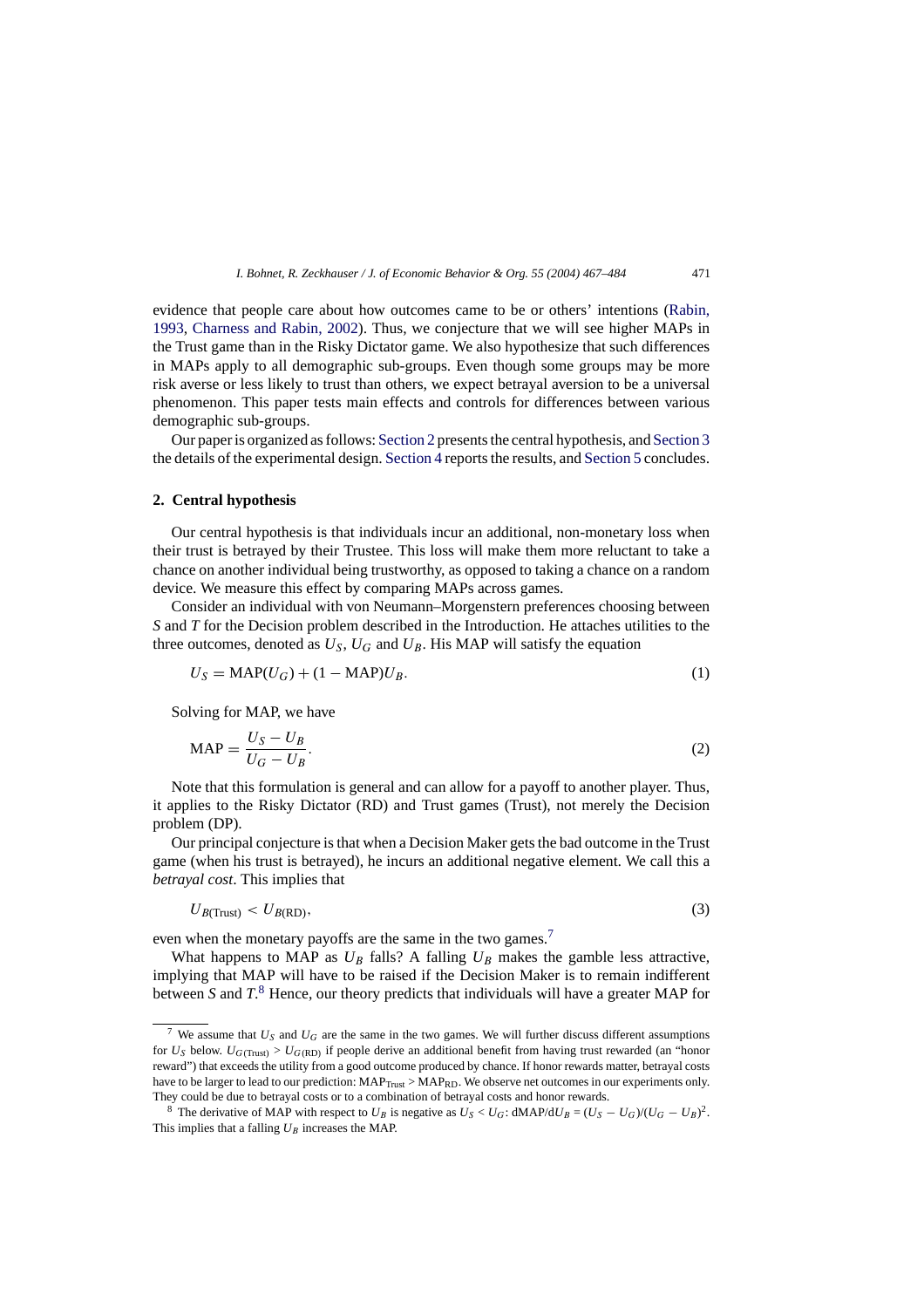<span id="page-5-0"></span>the Trust game than for the Risky Dictator game, although the payoffs are identical:

 $MAP_{Trust} > MAP_{RD}$ .

#### **3. Experimental design**

We employ three treatment conditions to test for the role of betrayal aversion: a Decision problem, a Risky Dictator and a Trust game. The games have identical payoffs for the Decision Maker. The Risky Dictator game and the Trust game have a second player, called respectively Recipient and Trustee. In our experiments,  $S = 10$ ,  $G = 15$ ,  $B = 8$ ,  $H = 15$ , and  $C = 22$ . The payoffs were presented to subjects in a matrix form with neutral terminology (see [Table A1\).](#page-13-0) Payoffs were given in points, which were converted 1:1 into US dollars at the end of the experiment.

Our experiments were run in the experimental laboratory of the Harvard Business School. Participants were recruited by advertisements in student newspapers in the greater Boston area; 145 people participated: 25 Decision Makers in the Decision problem, 29 pairs in the Risky Dictator game, and 31 pairs in the Trust game. We first ran the Trust game in two sessions, then the Decision problem in one session and the Risky Dictator game in two sessions. Subjects earned a US\$ 10-show up fee and received on average an additional US\$ 13 for an experiment that took approximately 30–40 min.

We did not inform any of our subjects on the value of the probabilities involved in the risky choice but asked them to indicate their minimum acceptable probability of earning *G* such that they would be willing to accept the gamble rather than take the sure outcome. If their MAP was higher than a predetermined probability, *P*∗, they were taken to reject the chance outcome. They were paid the sure payoff. If their MAP was lower than or equal to *P*<sup>∗</sup>, we conducted the lottery (Decision problem and Risky Dictator game) or let the Trustee decide (Trust game). The lower one's MAP, the more one is willing to take the risk.

The value of *P*∗ was established by the fraction of Trustees who chose to reward trust in the Trust game in the first two sessions. Though it was not necessary for the experiment, the payoffs were selected (and pre-tested in classroom experiments) so that the expected fraction of trustworthy Trustees would be close to the value of *P* that makes a risk neutral player indifferent between choosing the sure outcome or the gamble, which implies a 0.285 chance of *G*. In the first Trust experiment, 4 out of 14 Trustees rewarded trust ( $P = 0.286$ ) and in the second session, 5 out of 17 Trustees rewarded trust  $(P = 0.294)$ , or  $P = 0.290$ overall. In practice, we set  $P^* = 0.29$  by having 29 white marbles in an urn of 100 marbles.

In the Decision problem and the Risky Dictator game, we informed Decision Makers that  $P^*$  had been determined before they made their decisions. They were not told how it was arrived at. The value of *P*∗ was written on a piece of paper and sealed in an envelope that everyone could see taped to the blackboard.

The Trust game required a different treatment for *P*∗. We asked Trustees whether they would pick *G* if the Decision Maker selected *T*. <sup>9</sup> We asked Decision Makers, who were assigned Trustees at random, what minimum percentage of trustworthy behavior (MAP)

<sup>9</sup> That is, we used the strategy method for Trustees. This method has been found to produce similar results in the investment game as standard experimental choice procedures (e.g., [Ashraf et al., 2003\).](#page-15-0)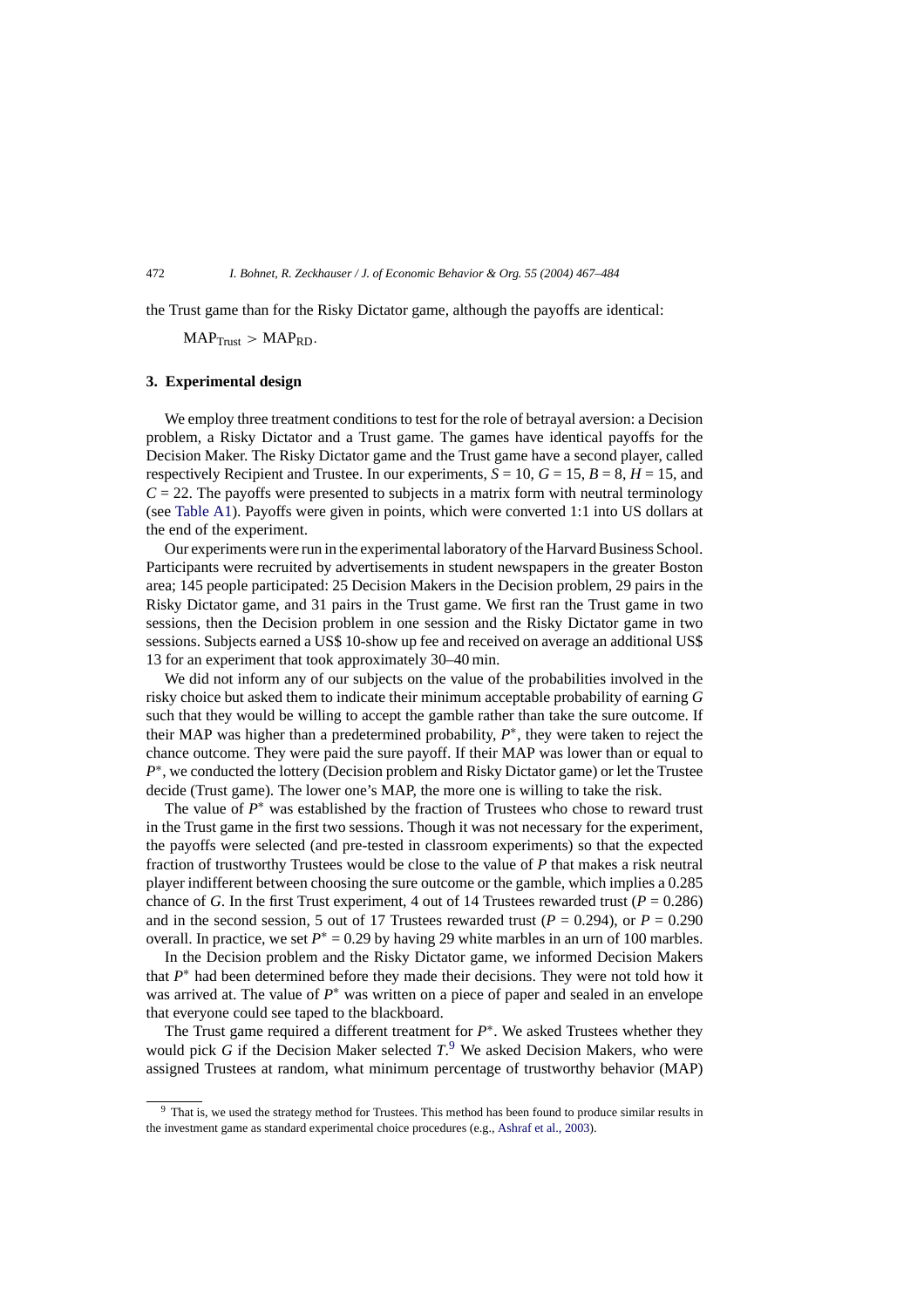they would require to select *T*. If the percentage of trustworthy Trustees in their experiment equaled or exceeded their MAP, we informed them of this, and the two payoffs were decided by whether their Trustee then chose *G* or *B*. Otherwise, we informed them that the percentage of trustworthy Trustees in their experiment was lower than their MAP, and they earned the sure payoff of 10.

Each session was organized as follows:

1. *Description of the game and the rules of conduct* (*identical for Decision Makers and second movers for games that involve both*).

The payoffs were presented and described both in writing and orally to establish common knowledge. Subjects were informed that this was a one-shot interaction, that, except in the DP, they were randomly matched with another person present in the room, that they were identified by code numbers only, and that they would remain anonymous.

2. *Explanation of decisions* (*different for Decision Makers and second movers*).

The Decision Makers and the second movers were given different sets of instructions, detailing their own decision. They were not informed on the exact wording of their counterpart's decision. Most importantly, Trustees were not informed that Decision Makers were asked to state their MAP of being paired with a Trustee who rewards trust since we did not want Trustees to try to influence *P*∗. Decision Makers knew that Trustees were not informed on *P*∗ and that their actions would not determine *P*∗.

a) Decision Makers were asked in the three games:

Trust: "How large would the probability of being paired with a Person Y who chose option 1 have to be for you to pick *B* over *A*?"

DP and RD: "How large would *P* have to be for you to pick *B* over *A*?"

In all treatments, they were told that if their *P* is lower than or equal to *P*∗, they would play the gamble, and if it was higher than *P*∗, they would earn *S*.

b) Second movers were asked (Trustees in Trust, Recipients in RD and no second mover in DP):

Trust: "Which option, 1 or 2, do you choose in case *B*?"

RD: "Please wait until your counterpart has made a decision."

3. *Quiz*.

We tested whether Decision Makers understood the task and made sure that everyone had answered the test questions correctly before continuing.<sup>10</sup>

4. *Decision making*.

Trust: Decision Makers and Trustees made their decisions simultaneously.

DP and RD: Only Decision Makers had a decision to make.

5. *Information on P*∗*and its implications for each subject*.

We informed everyone on the details of the decision procedure and on *P*∗.

Trust: Here *P*∗ was the fraction of Trustees who had chosen to reward trust in their session. If *P*<sup>∗</sup> was greater than or equal to a Decision Maker's MAP, his Trustee's

<sup>&</sup>lt;sup>10</sup> We presented a number of hypothetical scenarios to Decision Makers, covering the whole range of possible *P*-values, such as: Assume that your  $P = 0.05$  and  $P^* = 0.1$ . Will you participate in the lottery or not? In each session, there were 1–3 Decision Makers who did not understand the game in the first attempt. We corrected their mistakes, gave the corrected quiz back, and asked them to answer more questions. We proceeded with the experiment once everyone had answered a set of three questions correctly.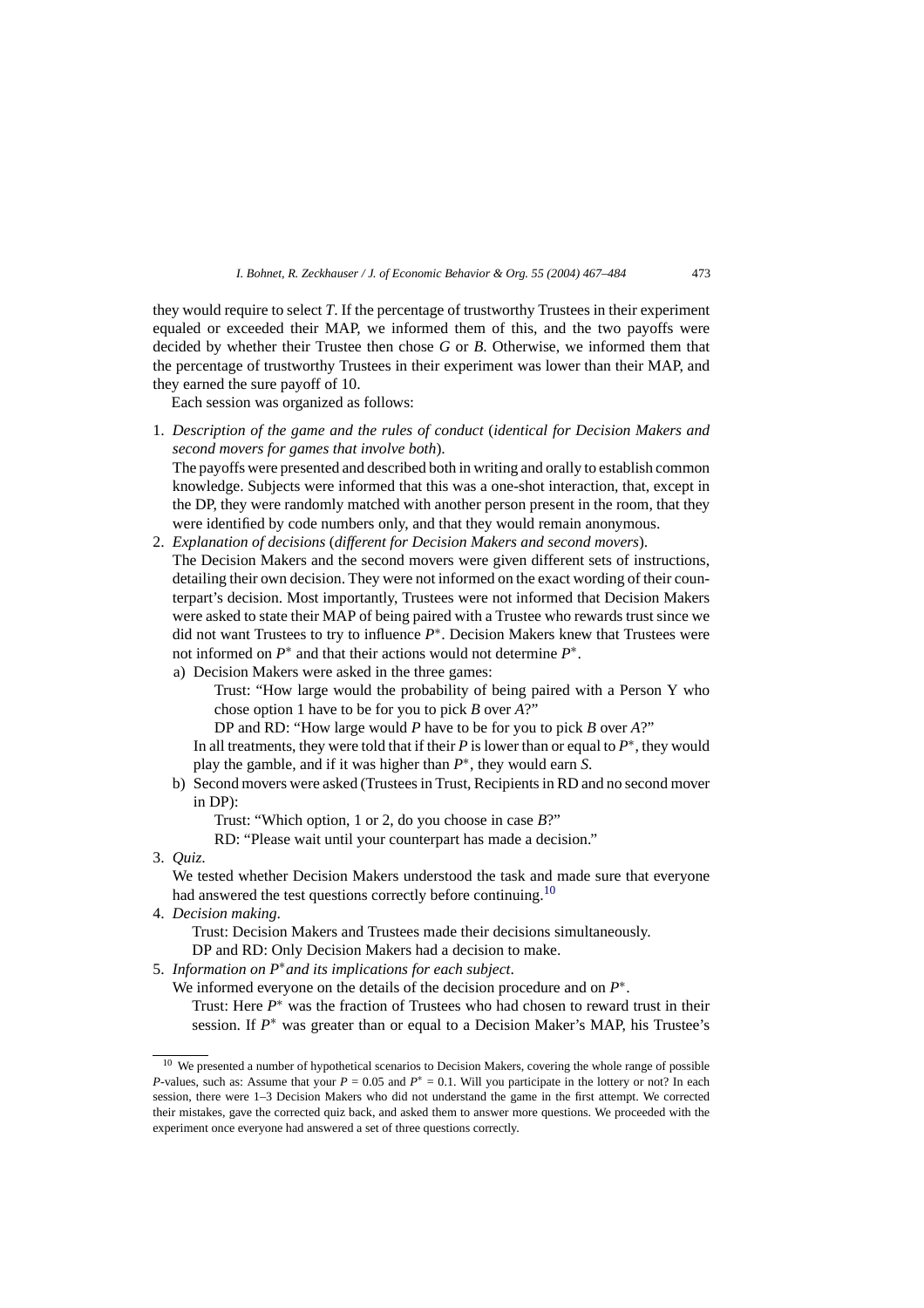|        | Decision problem | Risky Dictator game | Trust game         |
|--------|------------------|---------------------|--------------------|
| Mean   | 0.37             | 0.32                | 0.54               |
| Median | 0.3              | 0.29                | 0.5                |
| Mode   | 0.29             | 0.29                | 0.75               |
| N      | [25]             | [29]                | $\lceil 31 \rceil$ |

<span id="page-7-0"></span>Table 1 MAPs in the three treatments: **means**, medians, modes, [*N*]

decision determined the outcome. If *P*∗ was less than her MAP, he got the sure outcome.

DP and RD: We opened the envelope and informed subjects that  $P^* = 0.29$ . If  $P^*$  was greater than or equal to a Decision Maker's MAP, he got the gamble.<sup>11</sup> If  $P^*$  was less than his MAP, he got the sure outcome.

6. *Questionnaire and payment*.

Subjects completed a questionnaire (see [Table A2\) w](#page-14-0)hile we put their earnings in sealed envelopes marked with their code numbers. Subjects collected their earnings by presenting their code numbers.

## **4. Experimental results**

We focus on treatment effects first. We then test for their robustness by including some key demographic variables. Table 1 and [Fig. 2](#page-8-0) summarize our primary findings.

The overall pattern is clear. MAPs are much higher in the Trust game than in the Risky Dictator game (or in the Decision problem). In contrast, MAPs in the Risky Dictator game do not seem to differ from the MAPs in the Decision problem. [Fig. 2](#page-8-0) shows the complete distribution of values for the three conditions.

We now investigate the significance of those differences.

**Result 1.** Betrayal costs  $MAP_{Trust} > MAP_{RD}$ .

The mean and median MAPs are noticeably higher in the Trust game than in the Risky Dictator game. A nonparametric ranks test revealed that Trust game MAPs were significantly higher (Mann–Whitney  $Z = -3.430, P < 0.01$ ).

Our results suggest that the decision to trust is influenced by more than just risk, otherregarding, and efficiency preferences. People care not only about the payoff outcome but also about how the outcome came to be. They behave as though there is a *betrayal cost* above and beyond any dollar losses. $12$ 

<sup>11</sup> We conducted the lottery as follows: we put 29 white and 71 black marbles into a bowl. For each first mover with *P*<sup>∗</sup> ≥ MAP, we pulled a ball from the bowl (and then replaced it). We informed the subjects for which code number we were conducting the lottery. If the marble was white, they (and their Recipient in the Risky Dictator game) earned *G*. If the marble was black, they earned *B* (and their Recipient earned *F* in the Risky Dictator game).

<sup>&</sup>lt;sup>12</sup> We discuss below alternative hypotheses that could conceivably produce the observed pattern. The difference in MAPs between the trust decision and other decisions may have been magnified because *P*∗ is relatively low in the range between 0 and 1.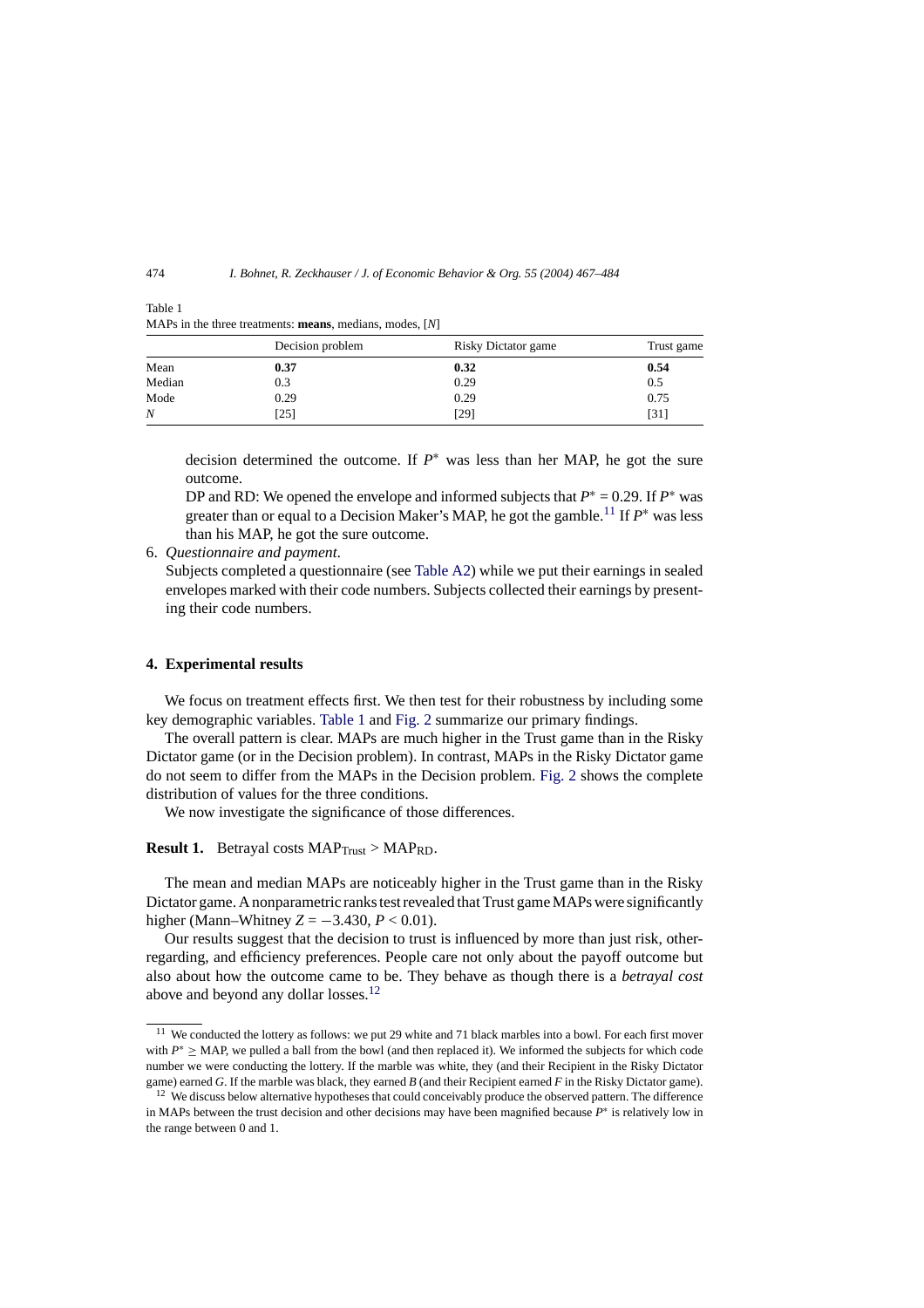<span id="page-8-0"></span>

Fig. 2. Cumulative distributions of MAPs.

## **Result 2.** Other-regarding and efficiency preferences  $MAP_{RD} = MAP_{DP}$ .

The mean and median MAPs are quite similar in the Risky Dictator game and in the Decision problem. A nonparametric ranks test did not identify any significant differences. Our results suggest that a willingness to take a gamble that will definitely benefit another party is not strongly influenced on net by either payoff comparisons or efficiency differences.

There is an interesting anomaly in the Risky Dictator game at the bottom end: 28 percent of the Decision Makers had a MAP less than 0.285, the value that made *T* a breakeven proposition. Presumably, these individuals were motivated by altruism or by a concern for efficiency.

Our first two results are in line with our principal hypothesis, namely that there are significant *betrayal costs*. Indeed, these costs are sufficient to swamp any *honor reward* for receiving trustworthy behavior and getting *G*. As a result, subjects need a much higher chance to receive the good outcome to choose *T* in the Trust game than in the Risky Dictator game or the Decision problem.<sup>13</sup>

**Result 3.** Decision Maker's choices by own demographic category.

Do our results differ by standard demographic categories? There was little variability in our subject pool in some important categories. All of our 145 subjects were students (76 percent undergraduates), 88 percent were younger than 30, 89 percent were American, 72 percent identified with a religion, and 92 percent ranked themselves in the lower half of the income distribution on a scale from 1 to 6 (see [Table A2](#page-14-0) for the questionnaire).

Our sample varied most on gender and ethnicity with 42 percent of our subjects being female and 33 percent identifying themselves as members of an ethnic or racial minority.

<sup>&</sup>lt;sup>13</sup> The MAP for the Trust game is also significantly greater than the MAP for the Decision problem (Mann–Whitney *Z* = −2.696, *P* < 0.01).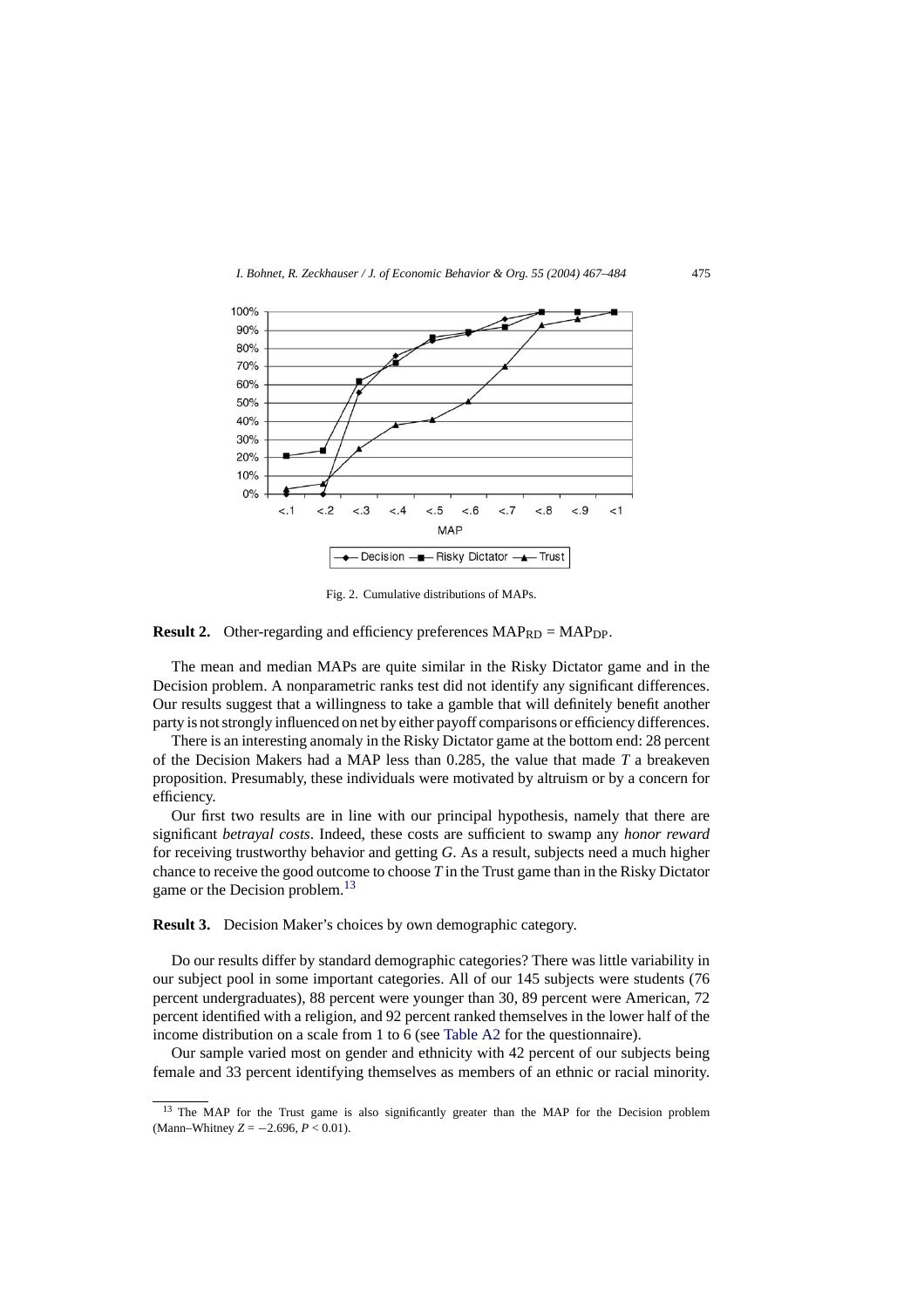| Decision problem | Risky Dictator game | Trust game |
|------------------|---------------------|------------|
| Men              |                     |            |
| 0.36             | 0.28                | 0.50       |
| 0.29             | 0.29                | 0.50       |
| $[14]$           | $[16]$              | $[19]$     |
| Women            |                     |            |
| 0.39             | 0.38                | 0.61       |
| 0.30             | 0.35                | 0.73       |
| $[11]$           | $[13]$              | $[12]$     |
| Caucasian        |                     |            |
| 0.37             | 0.26                | 0.51       |
| 0.3              | 0.29                | 0.53       |
| $[19]$           | $[16]$              | $[22]$     |
| Minority         |                     |            |
| 0.39             | 0.40                | 0.62       |
| 0.33             | 0.33                | 0.70       |
| $[5]$            | $[13]$              | $[9]$      |

Table 2 MAPs by demographic group, **mean**, median, [*N*]

We focus on these two characteristics. Recent survey evidence suggests that "members of a group that historically felt discriminated against," particularly minorities and women, are less likely than Caucasians or men to report that they "generally trust others" ([Alesina and](#page-15-0) [La Ferrara, 2002, p](#page-15-0). 207). We examine whether women and minority group members in our experiment had higher MAPs than men and Caucasians, respectively.

Table 2 gives the principal MAP results separately for each treatment condition by our demographic groups, focusing on race and gender.

We first compare results in the Decision problem. There were no significant differences in the values of MAPs by gender or ethnicity. That is, members of these groups were equally willing to take gambles on their own payoffs. If differences emerge in the Risky Dictator game or the Trust game, it will be because the groups have different preferences regarding payoffs to others, efficiency, or betrayal.

Looking at the Decision problem and the Risky Dictator game, we find that the MAPs of women and minorities do not differ between the two treatments. Men and Caucasians accept somewhat lower MAPs in the Risky Dictator game than in the Decision problem, implying either some other-regarding preferences or tastes for efficiency.<sup>14</sup> Our results are in line with earlier findings on gender and efficiency preferences. [Andreoni and Vesterlund](#page-15-0) [\(2001\)](#page-15-0) and [Ashraf et al. \(2003\)](#page-15-0) find that men respond more strongly to efficiency gains in various non-risky versions of the dictator game than women. While women have generally

<sup>14</sup> For men: Mann–Whitney *<sup>Z</sup>* <sup>=</sup> <sup>−</sup>1.782, *<sup>P</sup>* = 0.075; for whites: Mann–Whitney *<sup>Z</sup>* <sup>=</sup> <sup>−</sup>2.097, *<sup>P</sup>* = 0.036. Comparing the behavior of men and women, Caucasians and minorities and those who trust both (or men) versus those who trust women only in RD reveals a significant difference for the last comparison only. Those who trust women only have significantly higher MAPs in RD than those who trust both or men (Mann–Whitney *Z* = −2.316,  $P = 0.021$ .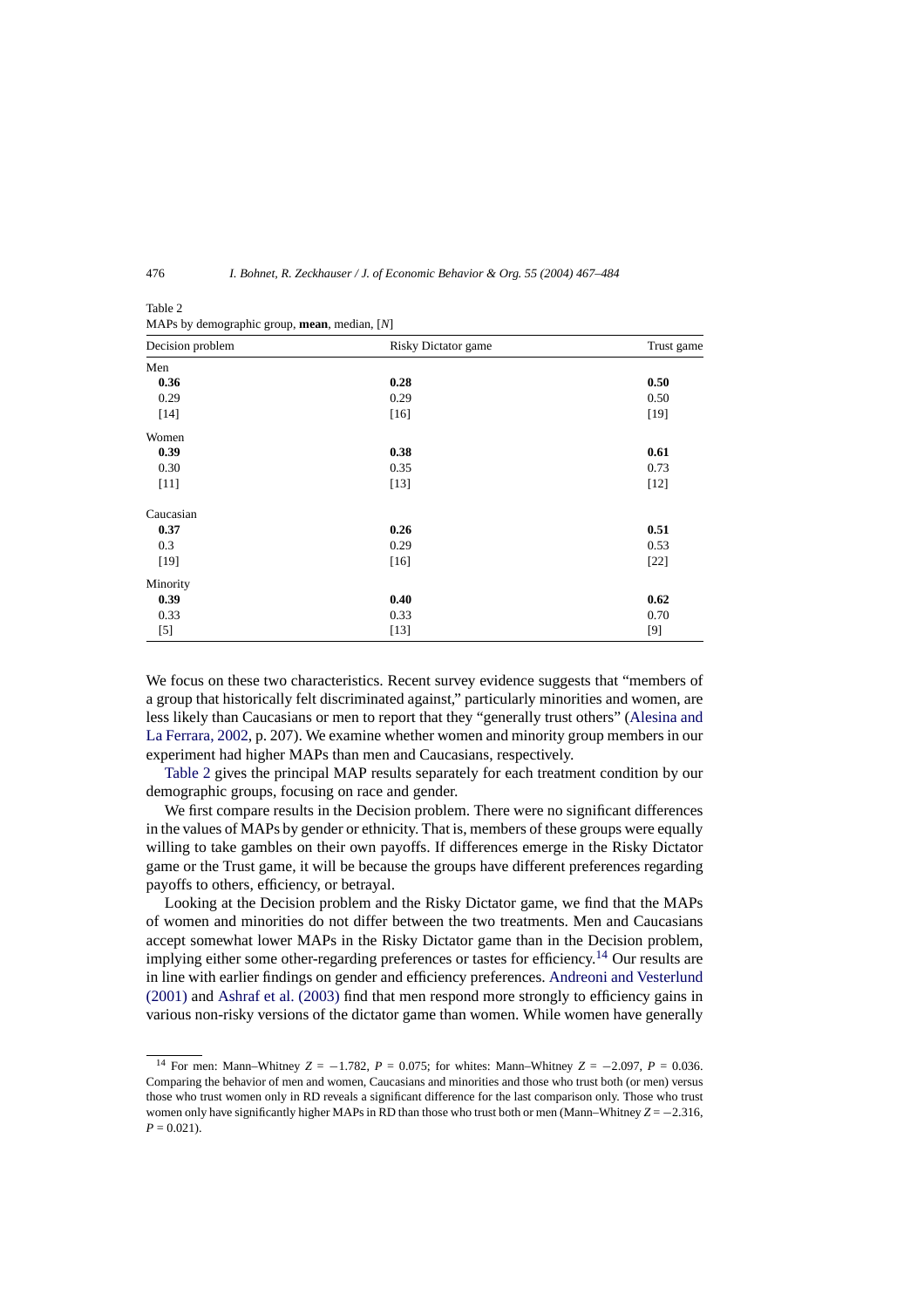been found to be more generous (e.g., [Bohnet and Frey, 1999,](#page-16-0) [Eckel and Grossman, 1998\),](#page-16-0) the relative cost of or benefits from giving hardly affect their behavior. The relationship between race and risk, efficiency, and other-regarding preferences has received little study.

Our primary interest is in differences in behavior between the Trust game and the Risky Dictator game. For each of our demographic groups, the MAPs for the Trust game substantially exceed those for the Risky Dictator game with equivalent payoffs. This indicates that each of these groups is concerned with betrayal. Women and minorities appear to have higher Trust game MAPs than their complement groups but these differences are not statistically significant.

Past evidence on the relevance of race and gender in trust experiments is mixed. Results depend on the specifics of the experimental design (such as the degree of anonymity between the players) and the country where the experiments were conducted. For a subject pool similar to ours, [Glaeser et al. \(2000\)](#page-16-0) report that minority and female Harvard undergraduates are less likely than others to trust. [Croson and Buchan \(1999\)](#page-16-0) find no significant gender differences in trust experiments in the US and various Asian countries. [Ashraf et al. \(2003\)](#page-15-0) also report no significant gender differences while noting that minority groups are less likely to trust (the race gap is more pronounced in South Africa than in the United States). In a recent large-scale experiment focusing on gender, [Buchan et al. \(2003\)](#page-16-0) find that female students are less likely to trust than male students. [Eckel and Wilson \(2003\)](#page-16-0) are among the few who report a higher trust rate for American women than for men. Generally, demographic variables seem to be more strongly associated with the Trustee's decision of whether or not to be trustworthy than with the Decision Maker's decision of whether or not to trust [\(Croson](#page-16-0) [and Buchan, 1999,Chaudhuri and Gangadharan, 2002,Cox, 2004,](#page-16-0) [Eckel and Wilson, 2003\).](#page-16-0)

**Result 4.** Decision Maker's choices by preferred demographic category of counterpart.

Rather than focusing only on subjects' own characteristics, we may learn more about why Decision Makers demanded a certain MAP by looking at the demographic characteristics of their preferred counterparts. Thus, we asked our subjects what an "ideal" Trustee would look like, focusing again on the six characteristics: age, ethnicity, gender, whether someone identifies with a religion, nationality, and economic situation (see [Table A2\).](#page-14-0) Within all categories of respondents, a majority indicates that it trusts all groups.

Focusing on ethnicity/race, 67 percent of our respondents indicate that they trust both Caucasians and members of a minority, 19 percent trust minority members only, and 14 percent trust Caucasians only (see [Table A3\).](#page-15-0) Gender presents a different picture. Only a slim majority of our Decision Makers trusts both men and women (51 percent), 40 percent trust women only, and 9 percent trust men only. The gender attributions of trustworthiness reported here conform to earlier findings on gender-role stereotypic attributions of cooperation and defection in the prisoners' dilemma game. [King et al. \(1991\)](#page-16-0) found that both genders believe that a male is more likely to defect.<sup>15</sup>

<sup>&</sup>lt;sup>15</sup> While the sample sizes get quite small, we do want to note that the Decision Maker's identity seems to affect these assessments: Only 39 percent of the female but 59 percent of the male Decision Makers trust both sexes  $(\text{chi}^2 = 2.959, P < 0.1)$ . Fifty-five percent of the female Decision Makers trust women only and 30 percent of the male Decision Makers trust women only (chi<sup>2</sup> = 4.586, *P* < 0.05). Six percent of the female and 11 percent of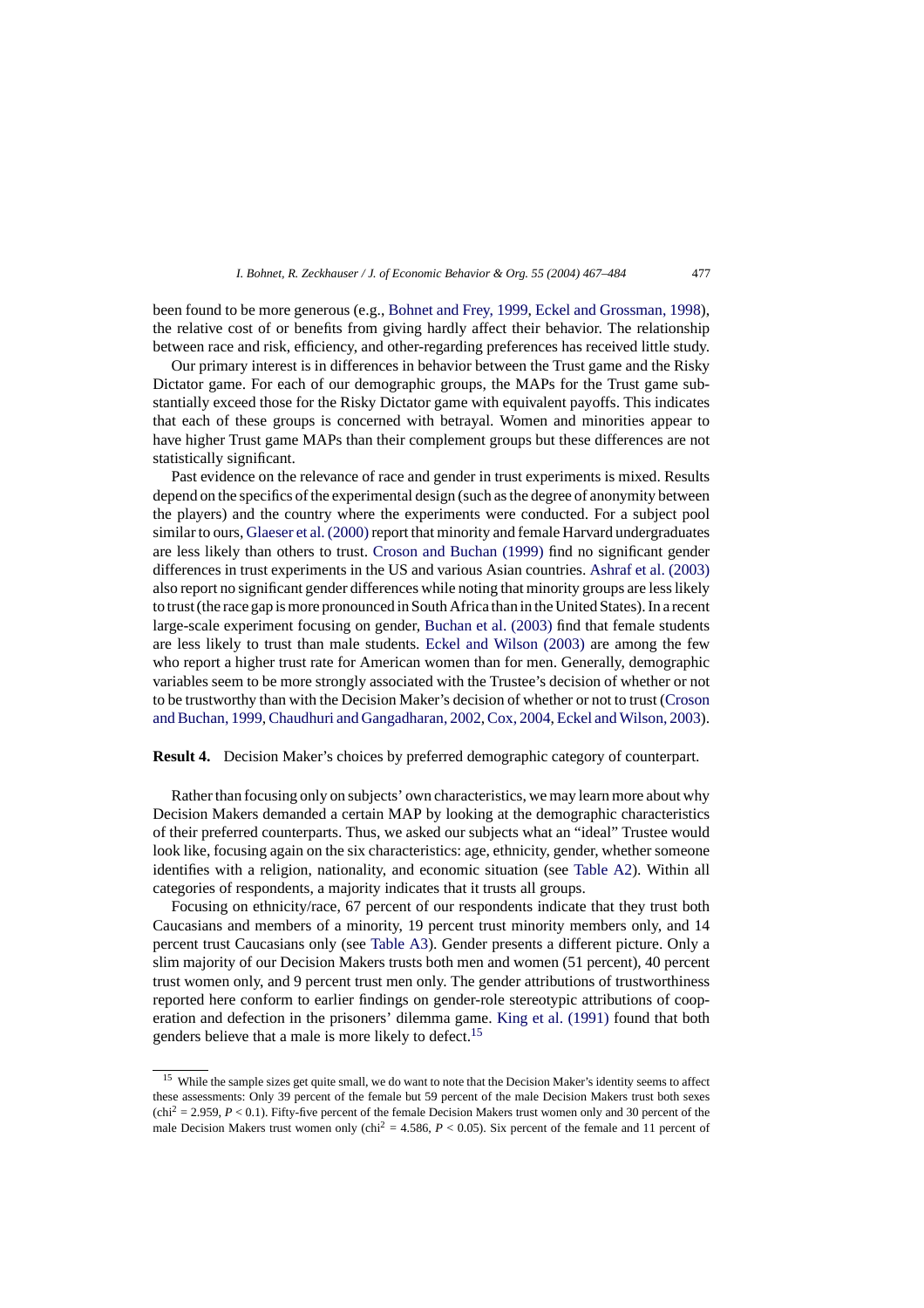<span id="page-11-0"></span>Those who trust women only demand significantly higher MAPs than those who trust both or only men. (MAP<sub>trust women only</sub> =  $0.68$  whereas MAP<sub>others</sub> = 0.49; Mann–Whitney  $Z = -2.030$ ,  $P = 0.042$ ). While the MAPs of those who trust women or minorities only typically exceed their complement groups' MAPs, the differences in the Risky Dictator game and the Decision problem are not statistically significant.

#### **Result 5.** Relative importance of treatment effects and demographic variables.

To test more precisely whether our treatment effects are robust and whether the identified sub-population differences indeed matter, we ran an OLS regression on MAPs (see [Table A4\).](#page-15-0) The regressions confirm the differences between the three treatment conditions. Columns 1 and 2 show that the requested MAPs are higher in the Trust game than in the Risky Dictator game, but that there is no difference between the Risky Dictator game and the Decision problem. Nonwhite women demand noticeably higher MAPs than everyone else. Their mean requested MAPs are 0.43 in the Decision problem, 0.52 in the Risky Dictator Game, and 0.74 in the Trust game. In column 3, we test whether the gender of the ideal Trustee is related to the requested MAPs and whether it interacts with a subject's own gender. We find that independent of own gender, those who trust only women demand significantly higher MAPs than those who either trust men only or both.<sup>16</sup>

## *4.1. Alternative explanations*

Our principal result is that individuals have higher MAPs in the Trust game than in the Risky Dictator game with the same payoffs or a Decision problem offering the same own payoffs. Such a finding suggests that betrayal costs – i.e., costs that make it less attractive to rely on a Trustee than a random device offering the same probabilities – are consequential. However, in addition to (or in place of) betrayal costs, other elements could enter a Decision Maker's utility function. We discuss competing hypotheses here that could conceivably be compatible with our results.

It might appear that the desire to keep in control, rather than the costs of betrayal, could be reducing the attractiveness of the Trust game and leading to  $MAP_{Trust} > MAP_{RD}$ . The controllability of risk has been identified as an important determinant of risk perceptions and risk taking in risky-choice tasks (e.g., [Slovic et al., 1986\)](#page-17-0). We rewrite [Eq. \(1\)](#page-4-0) from above to take the cost relating to a loss of control, K, into account:

$$
U_{S(\text{Trust})} = \text{MAP}(U_G) + (1 - \text{MAP})U_B - K. \tag{4}
$$

the male Decision Makers trust men only (tests n.a.). Only 45 percent of the minority responders but 76 percent of the Caucasians trust both categories (chi<sup>2</sup> = 5.949, *P* < 0.05). Fifty percent of the minority Decision Makers but only 6 percent of Caucasians trust minority members only (chi<sup>2</sup> = 17.883,  $P < 0.01$ ). Five percent of the minority and 18 percent of Caucasian Decision Makers trust Caucasians only (tests n.a.). The in-group bias seems most pronounced among the groups that have traditionally been discriminated against, women and members of minorities.

<sup>&</sup>lt;sup>16</sup> We have also tested for interactions between the demographic variables and our treatments. As the summary statistics already suggest, neither the gender nor the race interactions are significant.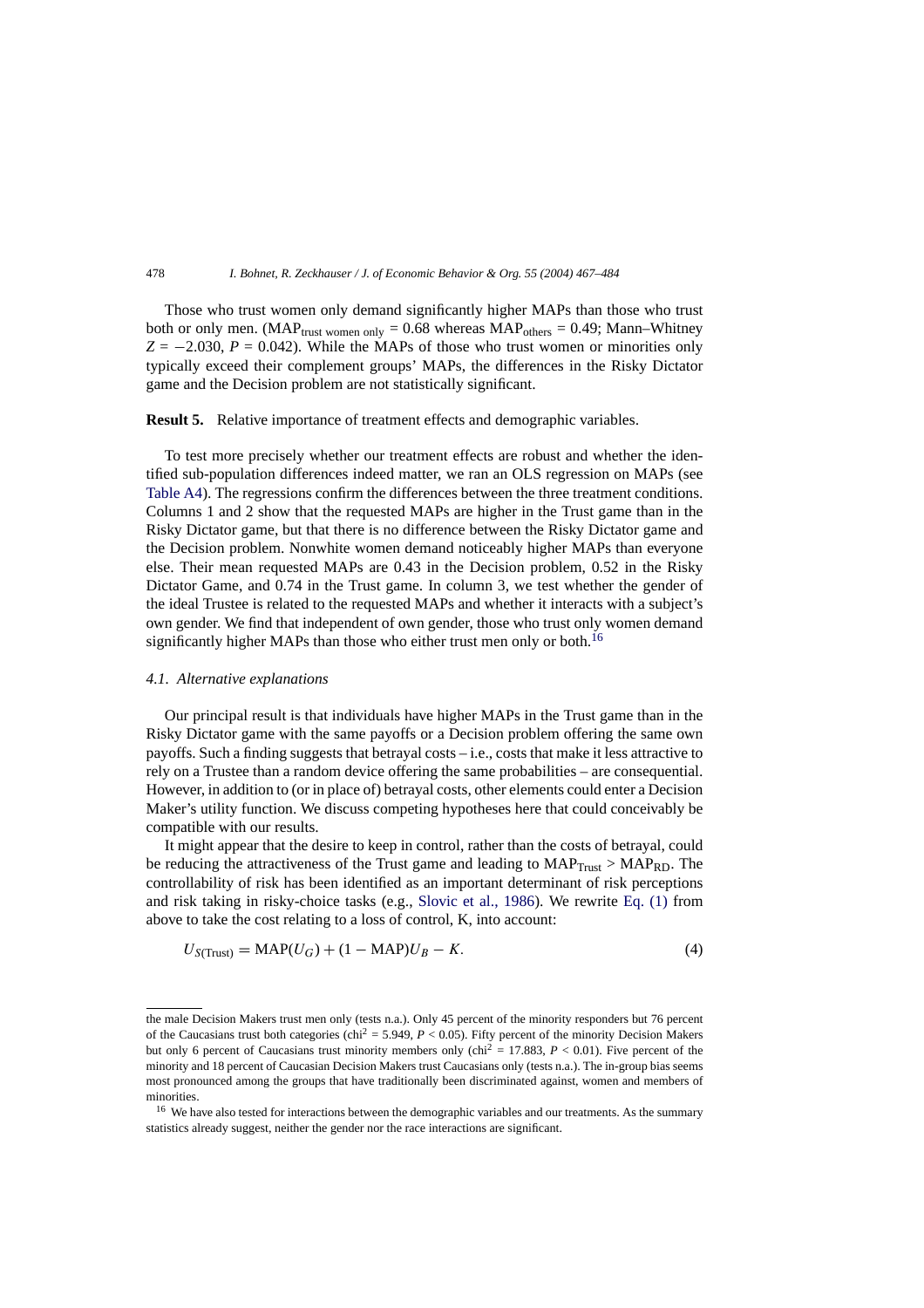<span id="page-12-0"></span>As the Risky Dictator game does not involve relinquishing control to a second person, [Eq. \(4\)](#page-11-0) implies that

$$
U_{S(\text{Trust})} > U_{S(\text{RD})}.\tag{5}
$$

To compensate for the loss of control when trusting another person, a Decision Maker thus would demand a higher MAP in the Trust game than in the Risky Dictator game, which is what we find.

Alternative additional costs in the Trust game (suggested by one of the referees) include assessment costs (i.e., the cost related to having to assess someone's trustworthiness), costs of making a mistaken assessment, and costs from putting another person into an uncomfortable situation (also leading to  $U_{S(\text{Trust})} > U_{S(\text{RD})}$ ). A final alternative explanation might be that Decision Makers dislike earning money due to another person's kindness (leading to  $U_{G(\text{Trust})} < U_{G(\text{RD})}$ ).

A MAP gives us information on how a Decision Maker assesses the risky-choice problem he is confronted with, but not on how he values each possible outcome. Based on our data, we are not able to distinguish whether differences in MAPs are due to different assessments of *S* or of *B* and *G*. However, a number of recent experimental results are compatible with betrayal costs but not with any of the alternative hypotheses. In gift-exchange experiments, for example, employers play a Trust game with their employees. They have to decide whether to offer a high or a low wage to encourage employees to respond with high effort. Offering a high wage is risky as employees may shirk, but it may also induce fair-minded employees to reciprocate such trust with high effort levels. Several studies have found that employers are willing to pay for the opportunity to punish untrustworthy employees (for a summary, see Gächter and Fehr, 2001). Such behavior, we believe, is consistent with betrayal aversion but not with an aversion to losing control, making a wrong assessment, relying on another's kindness or confronting another person with an uncomfortable decision.

## **5. Conclusions**

For thousands of life's risky decisions, be they of the heart or the wallet, from the everyday to the fundamental, trust is a critical ingredient. Economists now recognize that trust is required if a society is to prosper. Trust has been shown to contribute to economic growth ([Knack and Keefer, 1997,](#page-16-0) [Zak and Knack, 2001\) a](#page-17-0)nd to enhance some of the factors that promote it, such as judicial efficiency and reduced corruption ([La Porta et al., 1997\).](#page-16-0)

Trust involves a chance outcome under the control of another party; for example, will the businesswoman deliver a product of the quality she promised? Some risks effectively involve a lottery process: will the crop be good, will stock *X* increase in value? Our experimental studies find that individuals are much more willing to take risks when the outcome is due to chance than when it depends on whether another player proves trustworthy. Taking a chance on the latter risks incurring betrayal costs, costs shown to be above and beyond mere monetary losses.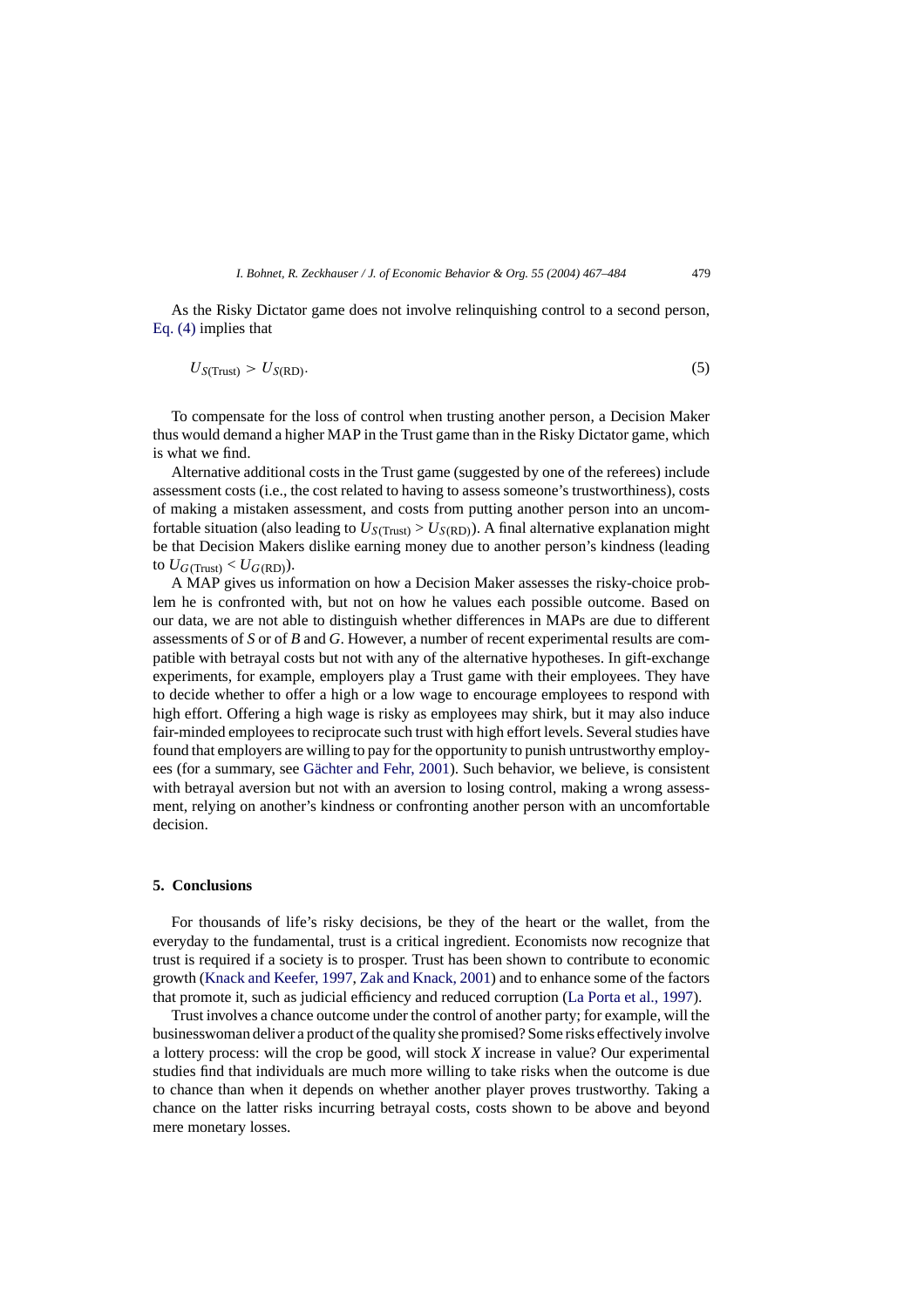Betrayal costs may contribute to the distinction between intentional and accidental wrongs in both civil and common law. Intentional wrongs are more likely to meet the criteria of criminal conduct and, thus, can be punished more severely. In addition, liability for intentional harm cannot be excluded contractually although the parties to a contract can agree to exclude liability for accidental wrongs. Lawmakers seem to understand that people have to be protected more from intentional than from accidental harm. Therefore, incentives have to be in place to keep Trustees from intentionally inflicting harm on Decision Makers. Absent such arrangements, as our results suggest, interactions based on trust may not take place.

#### **Acknowledgement**

We thank Karen Cook, Rachel Croson, David Laibson, Robert Slonim, two referees, and the participants of the "Trust and Institutions" Conference at the Radcliffe Institute, Harvard University, 2003, and the Economic Science Association Meetings, 2003, for their helpful comments. Yael Baytelman and Jeffrey Bielicki provided excellent research assistance. Financial support from the HBS research fund and the Women and Public Policy Program at the Kennedy School of Government is greatly appreciated.

## **Appendix A. Appendix**

See Tables A1–A4.

Table A1

| Payoff tables for the three treatment conditions |  |  |  |  |
|--------------------------------------------------|--|--|--|--|
|--------------------------------------------------|--|--|--|--|

| You choose          | Type of choice     | Probability      | Your earnings | Earnings to<br>person X | Earnings to<br>person Y |
|---------------------|--------------------|------------------|---------------|-------------------------|-------------------------|
| Decision problem    |                    |                  |               |                         |                         |
| A                   | Certainty          |                  | 10            |                         |                         |
| B                   | Lottery            | $\boldsymbol{P}$ | 15            |                         |                         |
|                     |                    | $1-P$            | 8             |                         |                         |
| Risky Dictator game |                    |                  |               |                         |                         |
| A                   | Certainty          |                  | 10            | 10                      |                         |
| B                   | Lottery            | P                | 15            | 15                      |                         |
|                     |                    | $1-P$            | 8             | 22                      |                         |
| Trust game          |                    |                  |               |                         |                         |
| A                   | Certainty          |                  | 10            |                         | 10                      |
| B                   | Person Y chooses 1 |                  | 15            |                         | 15                      |
|                     | Person Y chooses 2 |                  | 8             |                         | 22                      |

<span id="page-13-0"></span>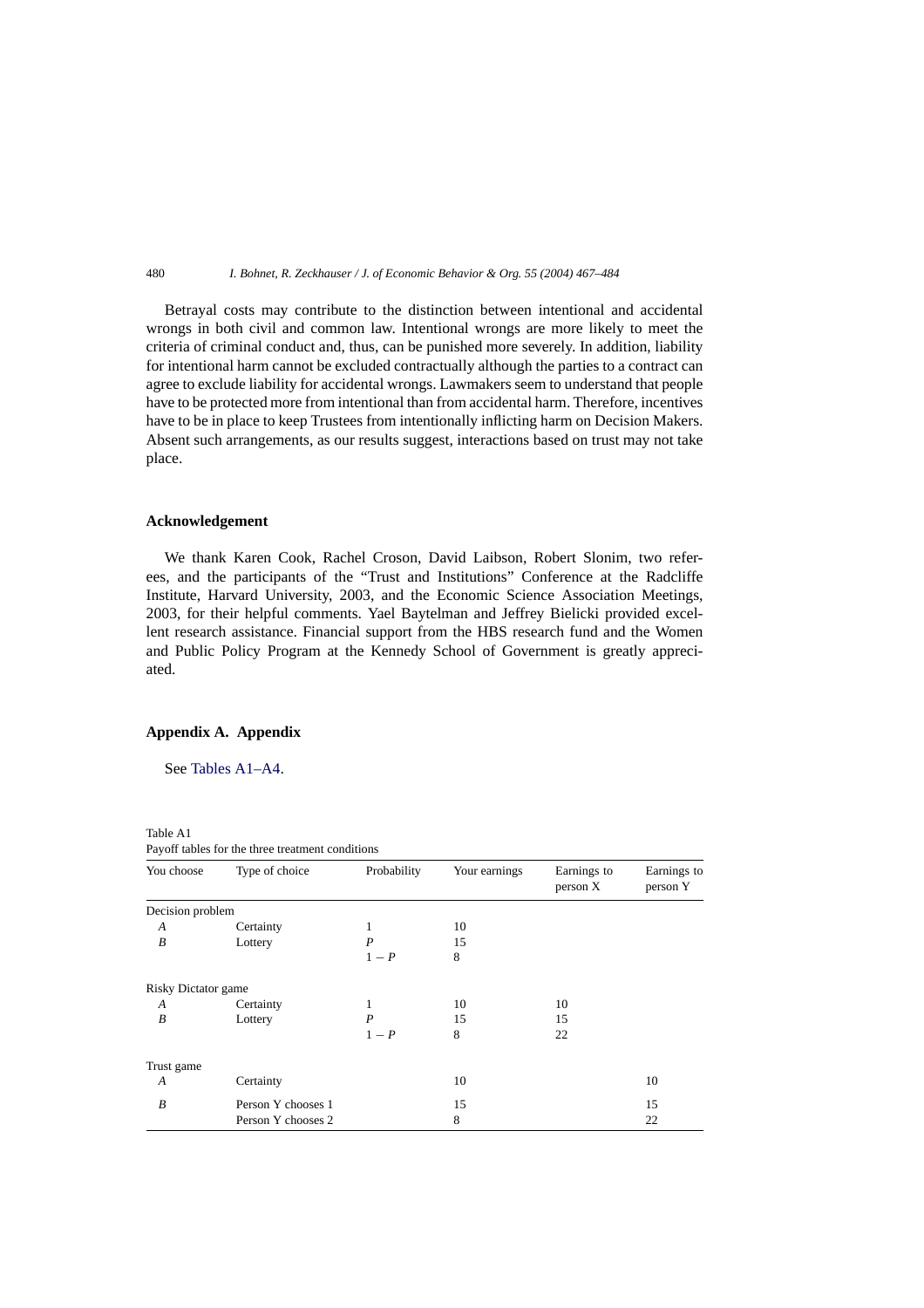<span id="page-14-0"></span>

|  | Table A2  |
|--|-----------|
|  | Augstions |

|    | Questionnaire                                                                                                                                                                                                                                     |  |  |  |  |  |
|----|---------------------------------------------------------------------------------------------------------------------------------------------------------------------------------------------------------------------------------------------------|--|--|--|--|--|
|    | 1. How old are you?                                                                                                                                                                                                                               |  |  |  |  |  |
|    | 2. What is the ethnic group with which you most identify?<br>African or African American $\Box$ Asian or Pacific Islander $\Box$ Caucasian $\Box$<br>Hispanic $\Box$ Native American $\Box$ Other $\Box$ (Please indicate___________________<br>€ |  |  |  |  |  |
|    |                                                                                                                                                                                                                                                   |  |  |  |  |  |
|    | female $\square$<br>3. What is your gender? male $\square$                                                                                                                                                                                        |  |  |  |  |  |
|    | 4. What is the religion with which you most identify?                                                                                                                                                                                             |  |  |  |  |  |
|    | Catholic $\Box$<br>Hindu $\Box$<br>Muslim $\Box$ Orthodox $\Box$<br>Buddhist $\square$<br>Jewish $\Box$<br>None $\Box$<br>Protestant $\square$                                                                                                    |  |  |  |  |  |
|    | 5. What country are you from (where have you lived most of your life)?                                                                                                                                                                            |  |  |  |  |  |
|    | 6. Are you currently pursuing studies at the<br>undergraduate $\square$ graduate $\square$ Ph.D. $\square$<br>$post\text{-}graduate \Box$<br>level?                                                                                               |  |  |  |  |  |
| 7. | What is your major?                                                                                                                                                                                                                               |  |  |  |  |  |
| 8. | Please indicate your economic situation on a scale from 1 to 6.<br>$\frac{1}{2}$<br>wealthy<br>poor                                                                                                                                               |  |  |  |  |  |
| 9. | Which are the characteristics of a person you would trust, assuming that the person has<br>no information about you? (please check all that apply)                                                                                                |  |  |  |  |  |
|    | Age:<br>Younger than $40 \Box$<br>between 41 and 60 $\Box$<br>older than 60 $\Box$                                                                                                                                                                |  |  |  |  |  |
|    | Ethnicity:<br>African or African American $\square$<br>Asian or Pacific Islander $\Box$ Caucasian $\Box$<br>Hispanic $\Box$ Native American $\Box$ Other $\Box$ (Please indicate<br>$\lambda$                                                     |  |  |  |  |  |
|    | Gender:<br>male $\Box$<br>female $\Box$                                                                                                                                                                                                           |  |  |  |  |  |
|    | Religion:<br>Buddhist <b>D</b><br>Catholic $\square$<br>Hindu $\Box$<br>Jewish $\square$<br>Muslim $\Box$ Orthodox $\Box$<br>Protestant $\Box$ None $\Box$                                                                                        |  |  |  |  |  |
|    |                                                                                                                                                                                                                                                   |  |  |  |  |  |
|    | Economic situation:<br>wealthy<br>poor                                                                                                                                                                                                            |  |  |  |  |  |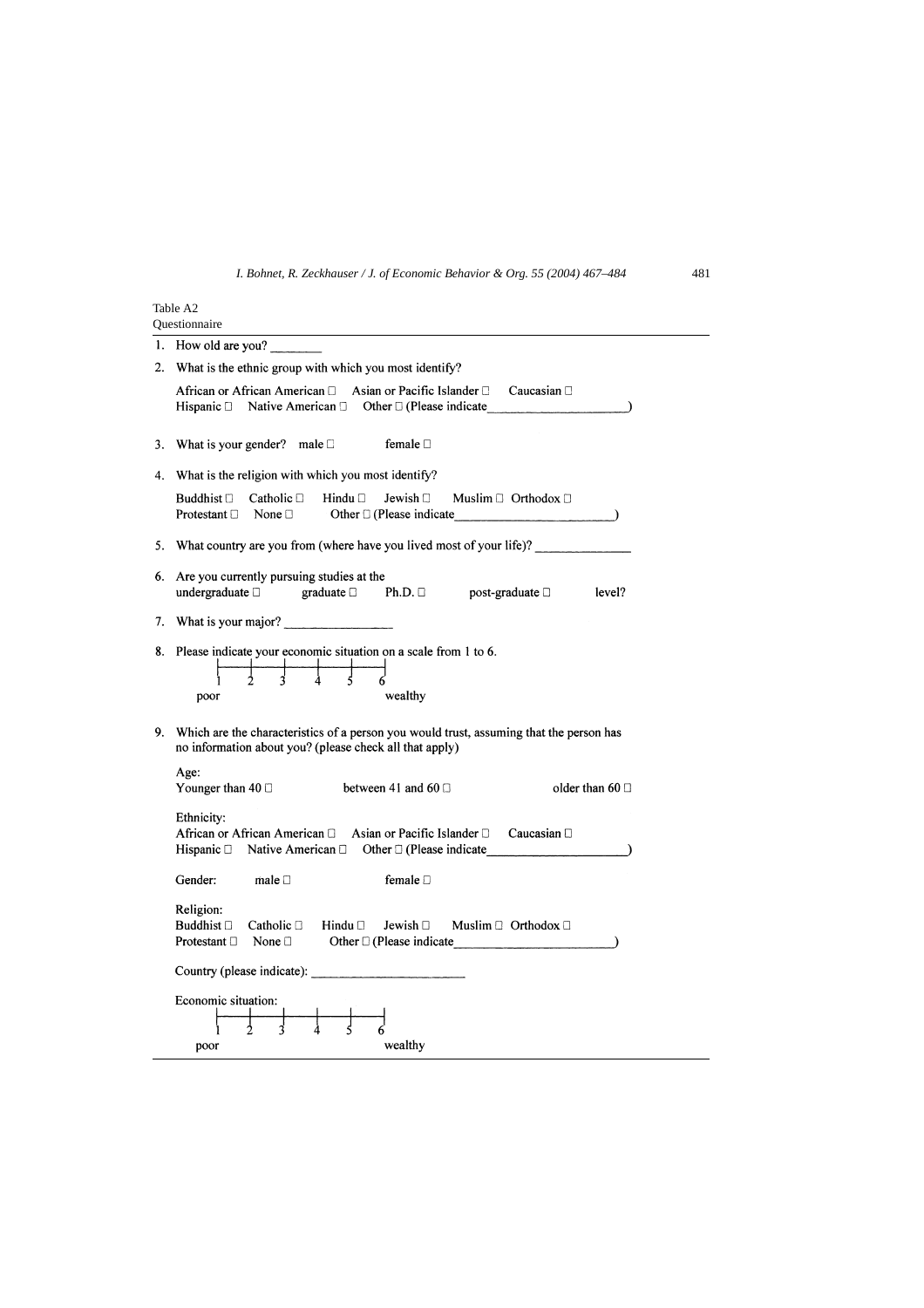|                | All DMs    | Female DMs | Male DMs   | Minority DMs | Caucasian DMs |
|----------------|------------|------------|------------|--------------|---------------|
| Ethnicity/race | $[N] = 69$ | $[M] = 29$ | $[N] = 40$ | $[N] = 20$   | $[M] = 49$    |
| Minority only  | 19%        | 14%        | 23%        | 50%          | 6%            |
| Caucasian only | 14%        | 17%        | 13%        | 5%           | 18%           |
| Both           | 67%        | 69%        | 65%        | 45%          | 76%           |
| Gender         | $[M] = 77$ | $[M] = 31$ | $[N] = 46$ | $[N] = 24$   | $[N] = 53$    |
| Female only    | 40%        | 55%        | 30%        | 42%          | 40%           |
| Male only      | 9%         | 6%         | 11%        | 17%          | 6%            |
| Both           | 51%        | 39%        | 59%        | 42%          | 55%           |
|                |            |            |            |              |               |

Table A3 Percent of Decision Makers (DMs) indicating that they would trust a specific group [*N*]

Table A4

Influences on MAPs (minimum acceptable probabilities)

|                           | 1         | 2         | 3         |
|---------------------------|-----------|-----------|-----------|
| Decision problem          | 0.051     | 0.069     | 0.053     |
|                           | (0.056)   | (0.055)   | (0.054)   |
| Trust game                | $0.220**$ | $0.237**$ | $0.243**$ |
|                           | (0.053)   | (0.051)   | (0.050)   |
| Woman                     |           | 0.021     | 0.007     |
|                           |           | (0.053)   | (0.062)   |
| Minority                  |           | 0.012     | 0.009     |
|                           |           | (0.063)   | (0.061)   |
| Minority woman            |           | $0.174^$  | $0.177*$  |
|                           |           | (0.092)   | (0.089)   |
| Trust woman only          |           |           | $0.132*$  |
|                           |           |           | (0.060)   |
| Woman trusting woman only |           |           | $-0.023$  |
|                           |           |           | (0.088)   |
| Constant                  | $0.323**$ | $0.272**$ | $0.238**$ |
|                           | (0.038)   | (0.048)   | (0.050)   |
| Adj $R$ -squared          | 0.1669    | 0.2416    | 0.2911    |
| <b>Observations</b>       | 85        | 85        | 85        |

Standard errors are in parentheses. All regressions are OLS, clustered for experimental sessions.

∧ Significant at 10 percent.

∗ Significant at 5 percent.

∗∗ Significant at 1 percent.

# **References**

Alesina, A., La Ferrara, E., 2002. Who trusts others? Journal of Public Economics 85, 207–234.

- Andreoni, J., Miller, J., 2002. Giving according to GARP: an experimental test of the consistency of preferences for altruism. Econometrica 70, 737–753.
- Andreoni, J., Vesterlund, L., 2001. Which is the fair sex? Gender differences in altruism. Quarterly Journal of Economics 116, 293–312.
- Ashraf, N., Bohnet, I., Piankov, N., 2003. Is trust a bad investment? Working paper, Kennedy School of Government, Harvard University.

<span id="page-15-0"></span>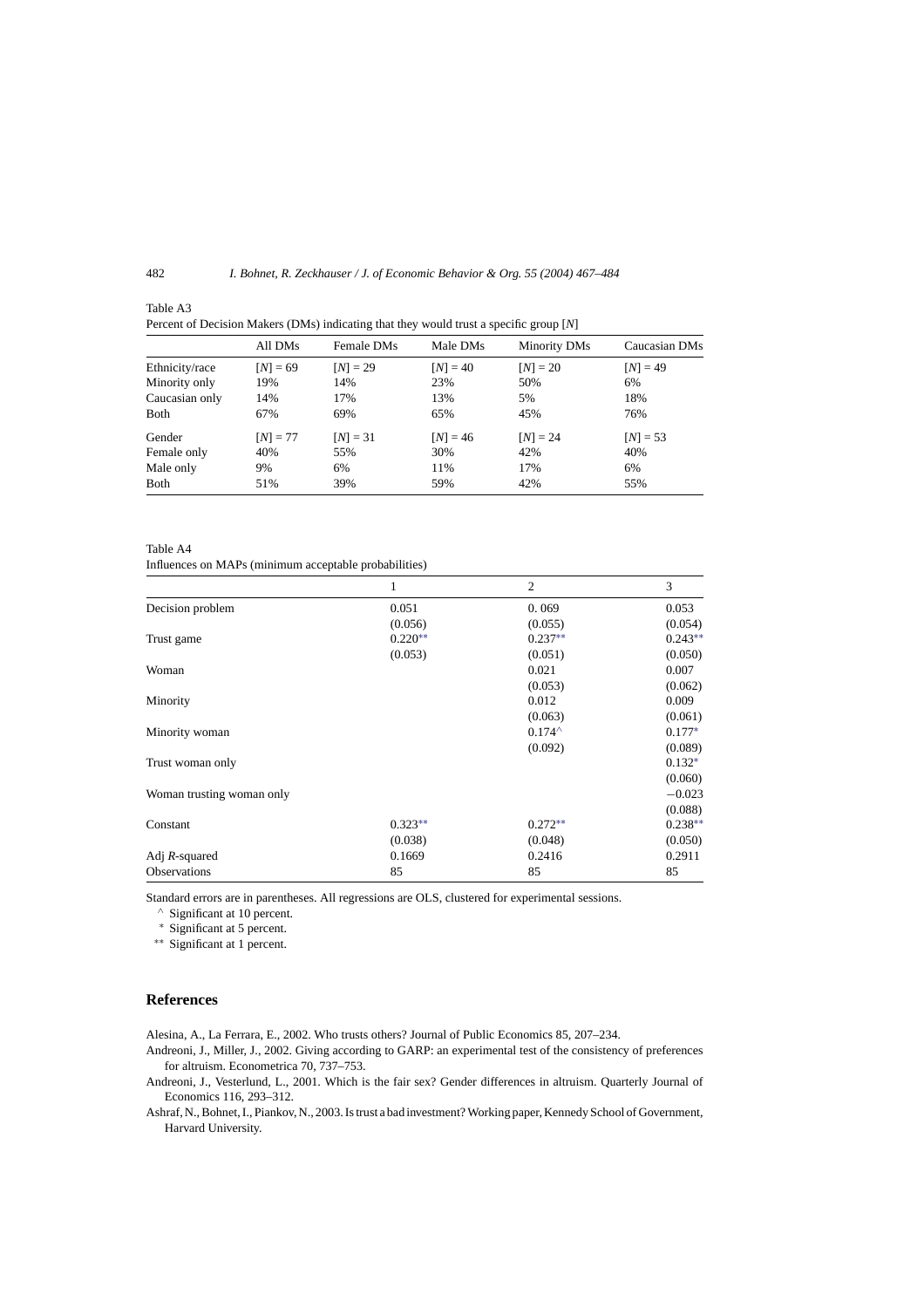- <span id="page-16-0"></span>Berg, J., Dickhaut, J., McCabe, K.A., 1995. Trust, reciprocity, and social history. Games and Economic Behavior 10, 290–307.
- Ben-Ner, A., Putterman, L., 2001. Trusting and trustworthiness. Boston University Law Review 81, 523–551.
- Blount, S., 1995. When social outcomes aren't fair: the effect of causal attributions on preferences. Organizational Behavior and Human Decision Processes 63, 131–144.
- Bohnet, I., Frey, B.S., 1999. The sound of silence in prisoner's dilemma and dictator games. Journal of Economic Behavior and Organization 38, 43–57.
- Bok, S., 1978. Lying: Moral choice in public and private life. Vintage, New York.
- Boles, T.L., Messick, D.M., 1990. Accepting unfairness: temporal influence on choice. In: Borcherding, K., Larichev, O.I., Messick, D.M. (Eds.), Contemporary Issues in Decision Making. North Holland, Amsterdam, pp. 375–390.
- Bolton, G., Ockenfels, A., 2000. ERC: a theory of equity, reciprocity, and competition. American Economic Review 90, 166–193.
- Bolton, G.E., Brandts, J., Ockenfels, A., 2000. Fair procedures: evidence from games involving lotteries. Working paper, Penn State University.
- Buchan, N., Croson, R., Solnick S., 2003. Trust and gender: an examination of behavior, biases, and beliefs in the investment game. Working paper, The Wharton School, University of Pennsylvania.
- Camerer, C.F., 2003. Behavioral Game Theory. Princeton University Press/Russell Sage Foundation, Princeton/New York.
- Charness, G., Rabin, M., 2002. Understanding social preferences with simple tests. Quarterly Journal of Economics 117, 817–870.
- Chaudhuri, A., Gangadharan, L., 2002. Gender differences in trust and reciprocity. Working paper.
- Cook, K.S., Cooper, R.M., 2003. Experimental studies of cooperation, trust, and social exchange. In: Ostrom, E., Walker, J. (Eds.), Trust and Reciprocity. Russell Sage, New York, pp. 209–244.
- Cox, J.C., 2004. How to identify trust and reciprocity. Games and Economic Behavior 46, 260–281.
- Croson, R., Buchan, N., 1999. Gender and culture: international experimental evidence from trust games. American Economic Review 89, 386–391.
- Eckel, C.C., Grossman, P., 1998. Are women less selfish than men? Evidence from dictator experiments. Economic Journal 108, 726–735.
- Eckel, C.C., Wilson, R.K., 2004. Is trust a risky decision? Journal of Economic Behavior and Organization 55 (4), 447–465.
- Eckel, C.C., Wilson, R.K., 2003. Conditional trust: sex, race and facial expressions in a trust game. Working paper.
- Fehr, E., Schmidt, K., 1999. A theory of fairness, competition, and cooperation. Quarterly Journal of Economics 114, 817–868.
- Fehr, E., Schmidt, K., 2001. Theories of fairness and reciprocity—evidence and economic applications. Working paper No. 75, Institute for Empirical Economic Research, University of Zürich.
- Gächter, S., Fehr, E., 2001. Fairness in the labour market—a survey of experimental results. In: Bolle, F., Lehmann-Waffenschmidt, M. (Eds.), Surveys in Experimental Economics. Bargaining, Cooperation and Election Stock Markets. Physica, Berlin, pp. 95–132.
- Glaeser, E.L., Laibson, D.I., Scheinkman, J.A., Soutter, C.L., 2000. Measuring trust. Quarterly Journal of Economics 115, 811–846.
- Hardin, R., 2002. Trust and Trustworthiness. Russell Sage, New York.
- King, W.C., Miles, E.W., Kniska, J., 1991. Boys will be boys (and girls will be girls): the attribution of gender role stereotypes in a gaming situation. Sex Roles 25, 607–623.
- Knack, S., Keefer, P., 1997. Does social capital have an economic payoff? A cross-country investigation. Quarterly Journal of Economics 112, 1251–1288.
- La Porta, R., Lopez-de-Silanes, F., Shleifer, A., Vishny, R.W., 1997. Trust in large organizations. American Economic Review 87, 333–338.
- Luhmann, N., 1979. Trust: a mechanism for the reduction of social complexity. In: Luhmann, N. (Ed.), Trust and Power. Wiley, New York, pp. 4–103.
- Nowak, M.A., Sigmund, K., 2000. Shrewd investments. Science 288, 819–820.
- Pillutla, M.M., Murnighan, J.K., 1996. Unfairness, anger and spite: emotional rejections of ultimatum offers. Organizational Behavior and Human Decision Processes 68, 208–224.